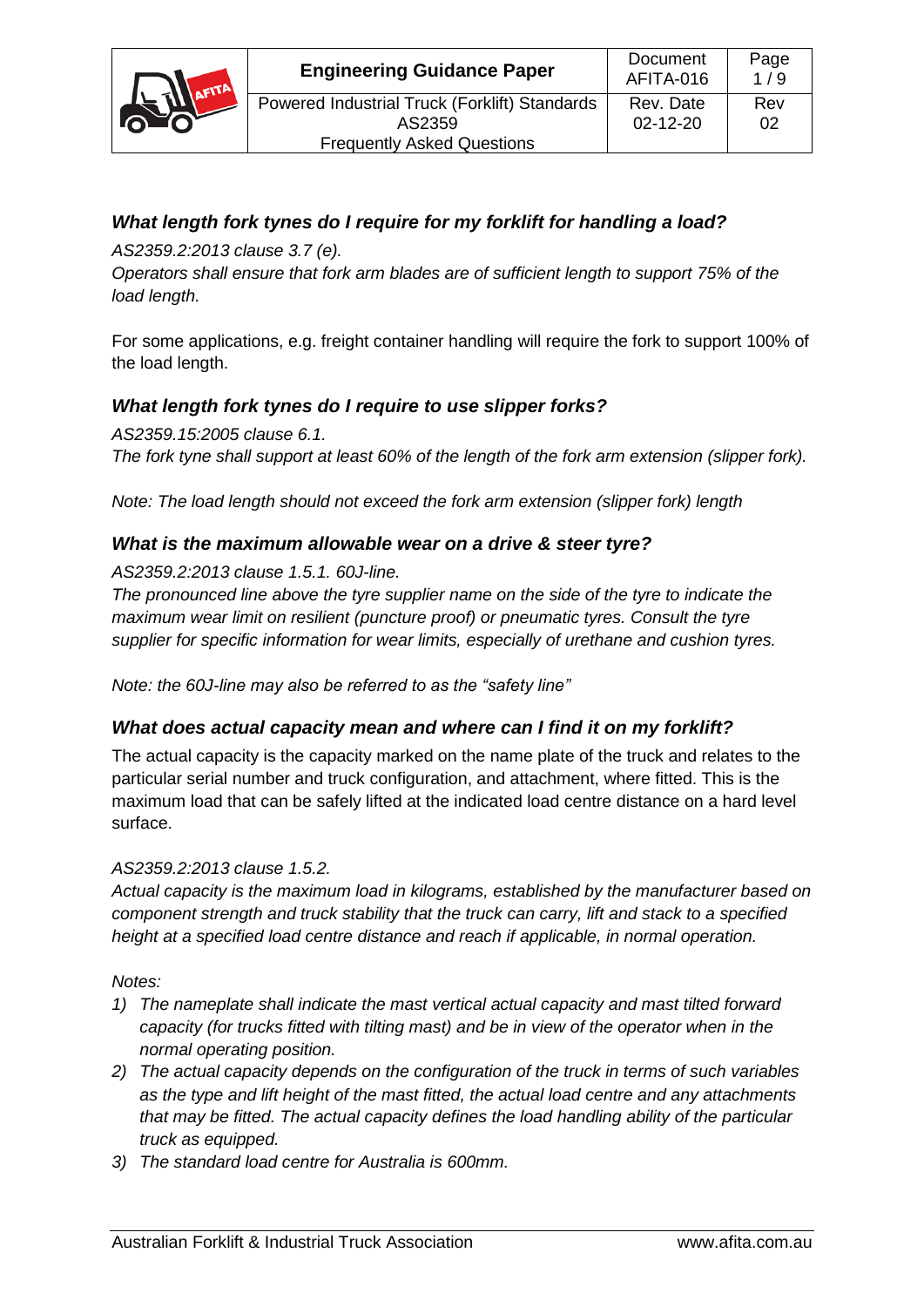

# *What does rated capacity mean and where can I find it on my forklift?*

The rated capacity is the nominal design capacity for the model series of lift truck. This not the capacity that the truck may safely lift and the actual capacity is often less than the rated capacity.

## *AS2359.6:2013 clause 3.15.*

*Rated capacity is the maximum load, expressed in kilograms, established by the manufacturer based on component strength and truck stability that the truck can carry, lift and stack to the standard lift height and at the standard position of the centre of gravity.* 

*Note this may not be marked on the nameplate but may form part of the model number.*

## *What is meant by a hard level surface?*

### *AS2359.2:2013 clause 1.5.12*

*A surface that is plane to within 5 mm per metre, with grade in any direction not exceeding 2% and able to support the wheel loading of the heaviest truck and load likely to use it without noticeable deflection.*

## *When does a truck become unattended?*

## *AS2359.2:2013 clause 1.5.48*

*A truck is unattended when the operator is more than 8 m from the truck which remains in their view or whenever the operator leaves the truck and it is not in their view.*

## *Do I need a seat belt on my sit down reach truck?*

No.

## *AS2359.2:2013 clause 3.3 (r)*

*Sit down or stand up rear entry reach trucks or stand up rear entry counterbalance trucks are designed with open operator compartments to permit easy entry and exit. Although there is no sure way in all circumstances to avoid injury, where possible, in the event of an imminent tipover or off the dock accident, the operator should step off and away from the truck. These actions are intended to reduce the risk of serious injury or death.*

Refer to AITA-014 Seat Belt Guidance - Sit Down Reach Truck

## *May I use a mobile phone whilst operating a forklift?*

The use of communication devices may be part of the site operating procedures.

*AS2359.2:2013 clause 3.3 (b). Mobile phones shall not be used while the truck is in motion.*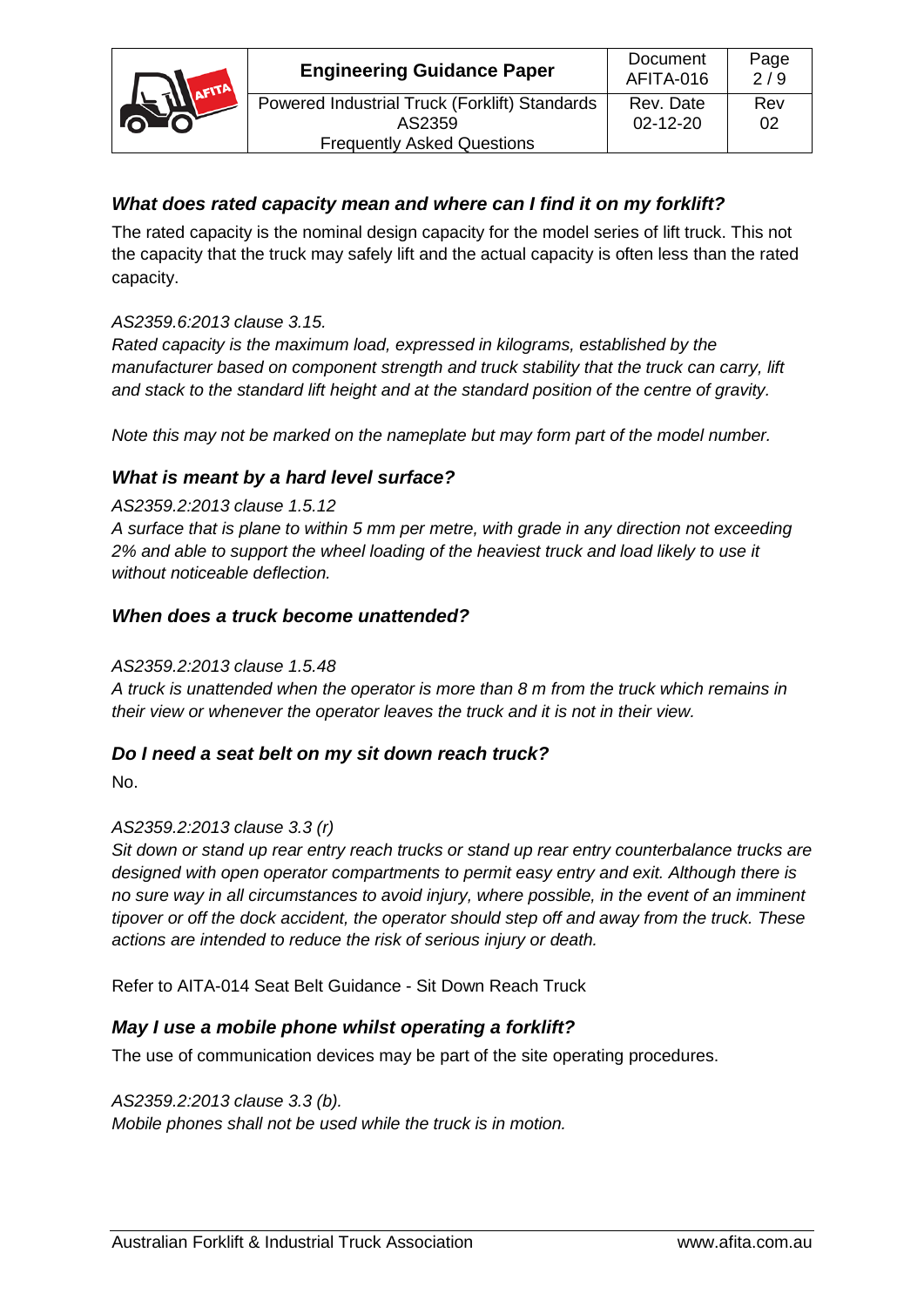

*Note: Operating procedures should be developed for suitable electronic devices, e.g. twoway radios, scanners, touch screens, warehousing terminals, which can be used for communication with the operator while the truck is in motion.*

# *May I replace the forklift's key switch with a toggle switch or a push button?*

Yes, where the truck is equipped with a device to prevent unauthorised use' e.g. swipe card or keypad.

### *AS2359.6:2013 clause 4.2.1 Unauthorised starting.*

*Trucks shall be provided with a device (e.g. key, code, magnetic card) which prevents starting without its use.*

## *What should I do to protect myself during a tip over?*

Operators must wear a seatbelt when operating sit down counterbalance lift truck. In the event of a tip over follow the instructions to brace and lean away from the direction of tip. Do not leave the truck until it has comes to rest.

#### *AS2359.2:2013 clause 3.3. (r)*

*In the event of a tipover of a counterbalanced truck with a seated operator, stay within the confines of the operator compartment. Refer to the manufacturer's instruction fitted to the truck, e.g. decal (advisory notice).*

#### *AS2359-1:2015 clause 7.4.4 Advisory notice*

*The advisory notice required by clause 7.4.2 shall give the following instructions in the event of a tip-over:*

*(a) Stay with the truck.*

*(b) Hold on firmly.*

*(c) Brace both feet.*

*(d) Lean away from the point of impact. The above requirement applies to counterbalance, high lift trucks with a seated operator.*

## *Can I use a forklift to push, pull or tow?*

*AS2359.2:2013 clause 3.3 (t) Trucks shall not be used for pulling, pushing, towing, etc., except with the prior approval of the manufacturer*

Refer to AITA-003 Forklift Towing Guidance Note

## *Can I travel on an incline?*

Yes, along the incline, provided the forklift is designed for the grade (incline).

*AS2359.2:2013 clause 3.6 Travelling (o)*

02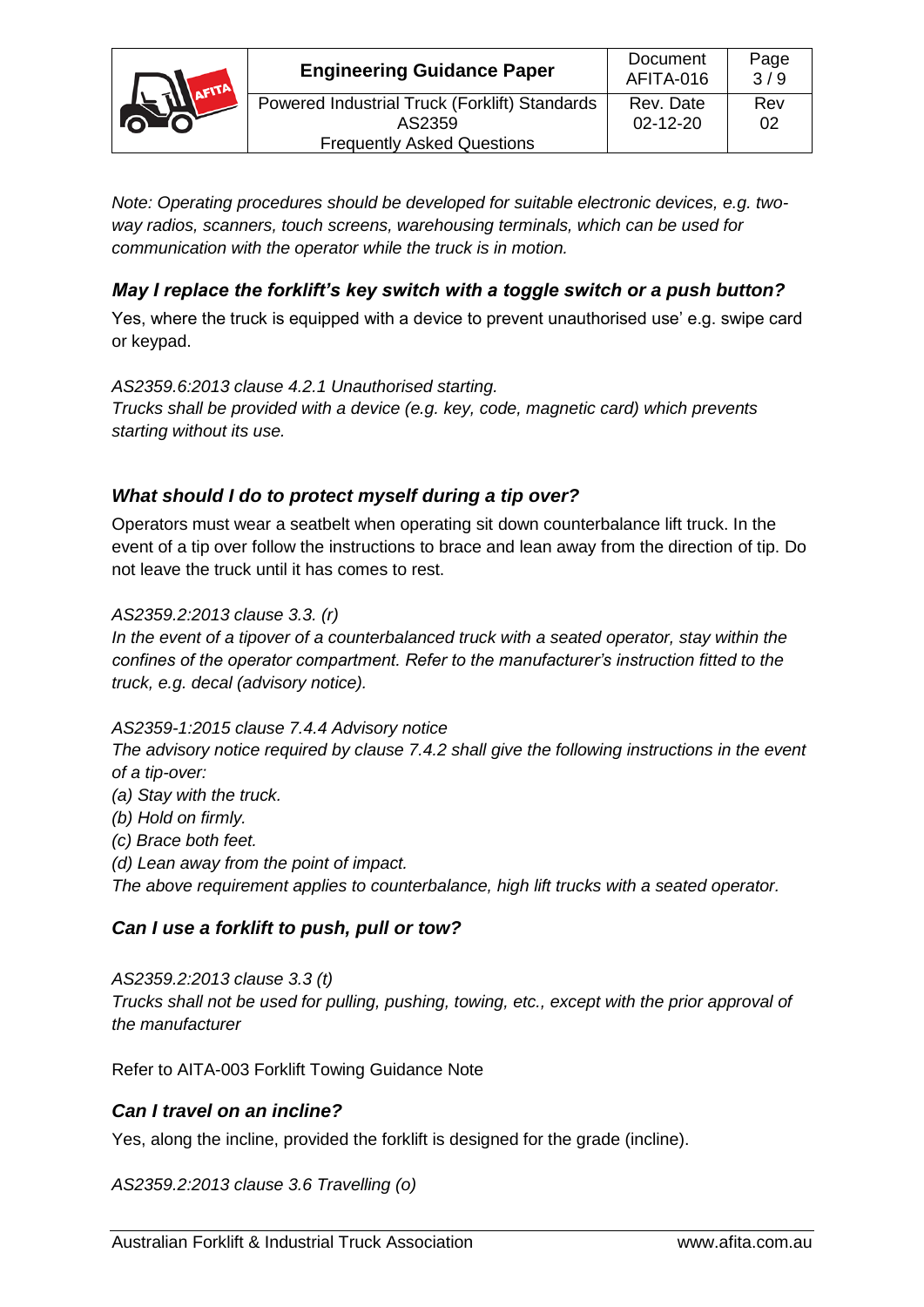

*The truck shall not be driven across any incline of sufficient gradient to risk loss of stability or load. Advice on the truck capabilities shall be sought from the manufacturer*

# *Do I need to have a load backrest extension (LBR) on my forklift?*

No, refer to below clause.

### *AS2359.2:2013 clause 3.7 (i)*

*A load backrest extension shall be used when handling loads which are high or segmented.*

*Note: Where a segmented load is to be carried, two thirds of the load or top tier of the load should be supported.*

## *Is my forklift fitted with a ROP and or FOP Ssystem and is it required by the standards?*

Generally, lift trucks require an overhead guard designed to AS2359.9 that provides protection against falling objects. ROP and FOP systems are required for rough terrain trucks only.

### *AS2359.6:2013. Clause 4.9.1.1*

*Require ride-on trucks with a maximum lift height of more than 1 800 mm above the floor shall be fitted with an overhead guard complying with AS2359.9 to protect the operator from falling objects.*

*Trucks with an elevating operator position up to and including 1 200 mm that feature a lift height of the load of more than 1 800 mm above the operator platform shall be fitted with an overhead guard complying with AS2359.9 to protect the operator from falling objects.*

For further information refer to AITA-008 Overhead guard Guidance Note.

## *What types of trucks may I use a work platform with?*

Work platforms may be used on sit down counterbalance trucks and reach trucks. However they must not be used with pedestrian controlled trucks

*AS2359.2:2013 clause 3.10.1 User requirements (d) NOTES 1 (c) Pedestrian controlled trucks, maintenance or work platforms are NOT permitted.*

## *What capacity forklift do I need to use a work platform?*

*AS2359.1:2015 clause 12.3.1 Trucks that are used to lift work platforms shall comply with the following requirements:*

*(a) The actual capacity at a 600 mm load centre of the trucks shall be equal to or greater than the following:*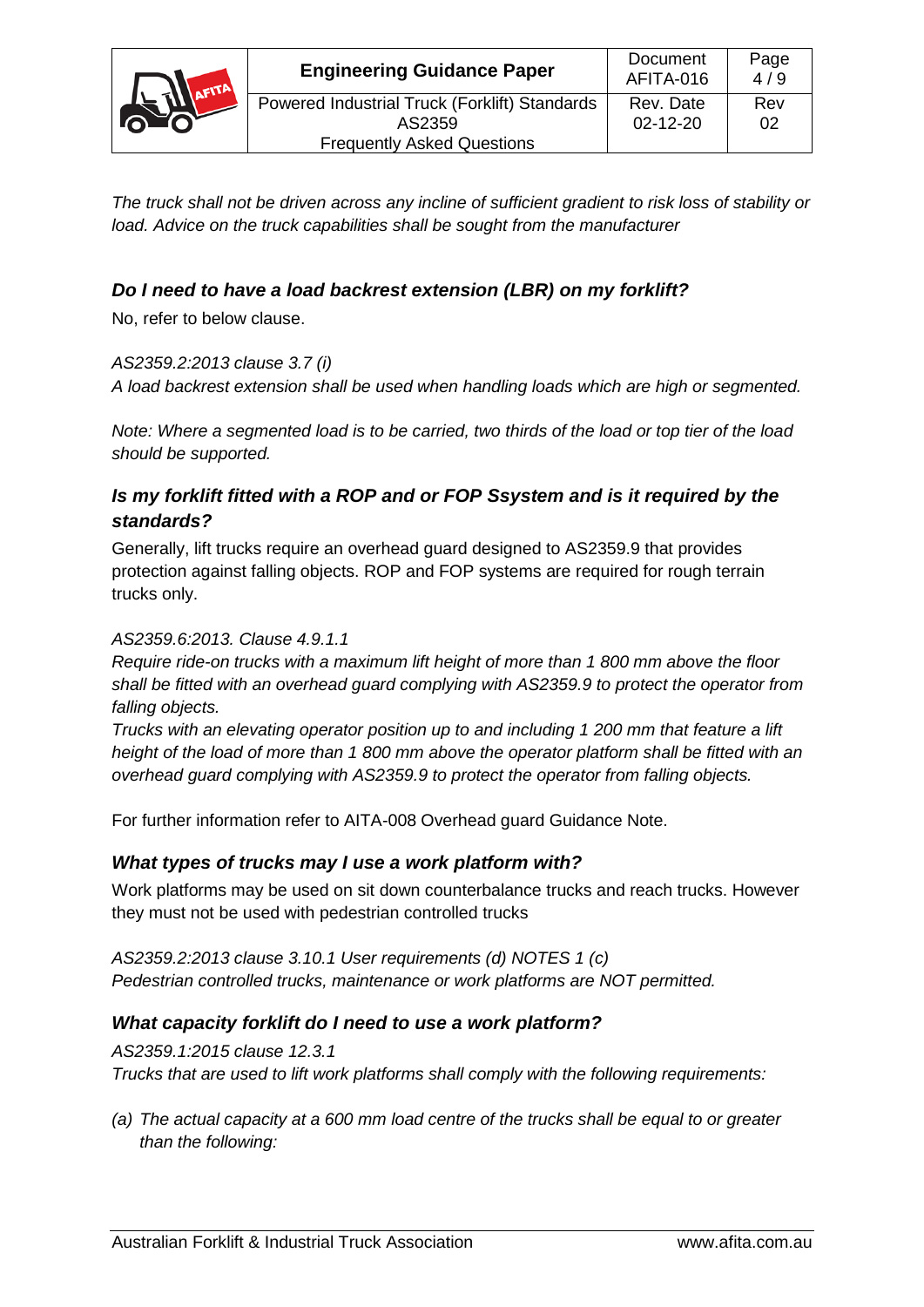

- *(i) For counterbalanced trucks, 1800 kg or 5 times the combined mass of platform and platform rated load, whichever is the greater.*
- *(ii) For reach trucks (retractable mast or fork arms shall be fully retracted) and straddle trucks, 1000 kg or 3 times the combined mass of work platform and platform rated load, whichever is the greater.*

## *Does my forklift need to be approved to use a work platform?*

Yes, the manufacturer needs to approve the use of the work platform and the lift truck will need to be modified to meet the conditions of AS2359.1-2015, and AS2359.2-2013

#### *AS2359.2:2013 clause 3.10.1*

*The user shall ensure that the truck nameplate has been amended or an additional nameplate shall include the serial number or model number of the work platform approved for use.*

## *May I use a work platform for regular store duties?*

No, work platforms may only be used for special short duration tasks

### *AS2359.2:2013 clause 3.10.1*

*The use of the work platforms shall be limited to those situations where it is necessary to elevate personnel to perform special tasks of short duration and where it is not practicable to use a scaffold or equipment designed to elevate people, e.g. scissor lift. The platforms shall not be used for order picking, or for production or stores (administrative) types of activity such as stocktaking. Lift height limiters (electric) are not permissible to reduce the lift height to comply with actual capacity requirements so as work platform can be used.*

## *May a second person be elevated in an order picker (stock picker)?*

Yes, where the second person is authorised, and provided the same level of protection as the operator.

#### *AS2359.2:2013 clause 4.1.1 User responsibility*

*a) Where it is intended to carry a second person in an elevated position, special approval is required from the truck manufacturer. When operating the truck the second person shall be within the operator's compartment.*

## *May two operators be attached to the same anchor point on an order picker (stock picker)?*

Yes, where the anchor point is rated for two persons.

## *AS 5144.3 clause 4.4.5.6 Anchorage points of fall protection device(s)*

*Anchorage point(s) of fall protection devices shall be capable of withstanding three consecutive drop tests of 135 kg falling a distance of 1,800 mm without failure of the anchorage point. If a second person is to use the same anchorage point, the test weight* 

Page 5 / 9

Rev 02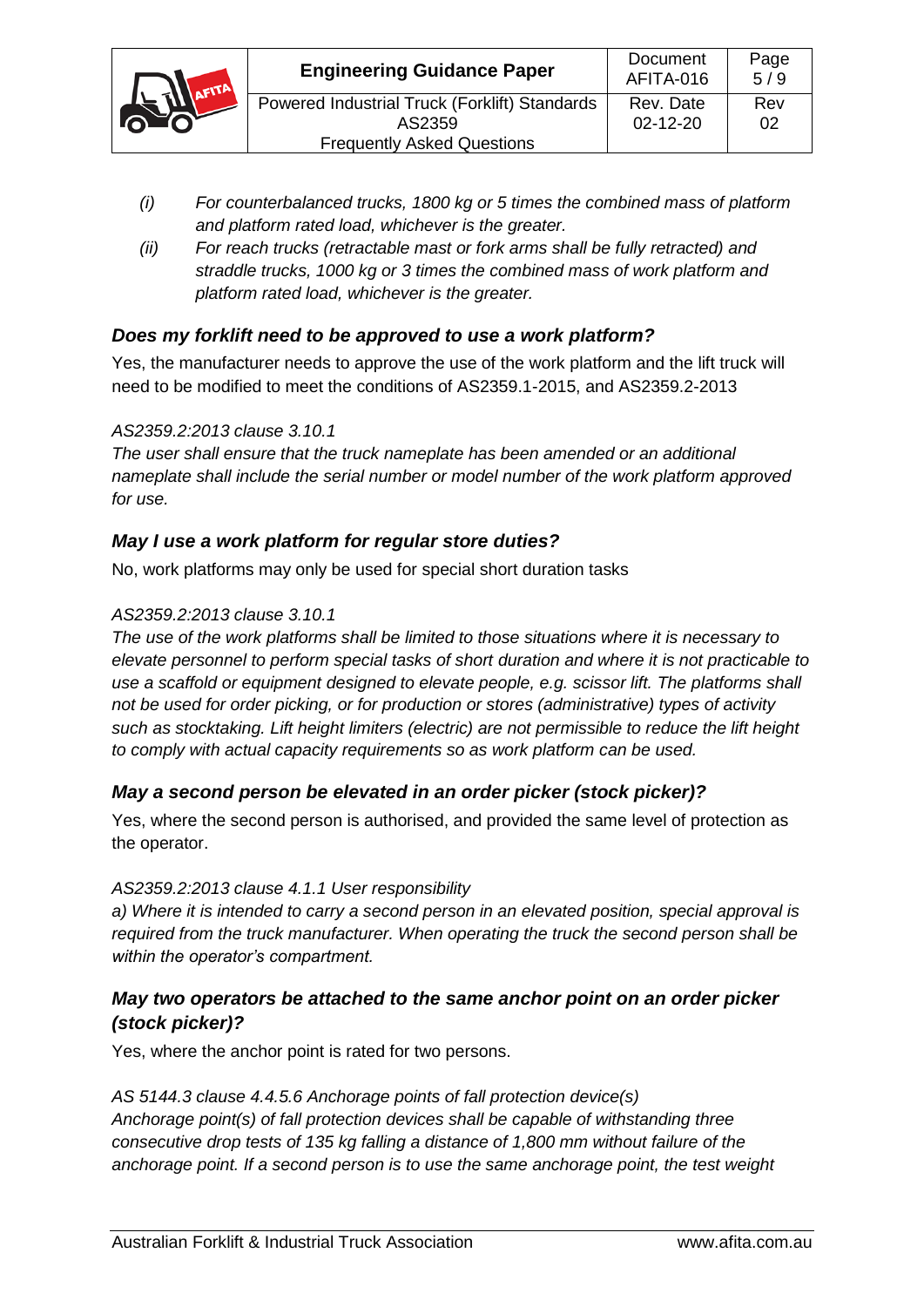

*shall be 270 kg.*

## *Do I need to use a harness & lanyard when operating an order picker?*

### *AS2359.2:2013 clause 4.1.2 Operator responsibility (h)*

*Where there is risk of a fall from the platform, see Clause 4.1.1(e), the primary method of protection shall be guarding by means of a handrail or similar. If this is not practicable, e.g. it is removed for the loading of bulky items, then the operator and other occupants shall wear a full body harness with lanyard and anchorage attachment using restraint technique as specified in AS/NZS 1891.4.*

## *What standards does the harness & lanyard need to comply with?*

Lanyard and harness needs to comply with AS1891. This also includes requirements for operator training and periodic equipment inspection

## *May a pedestrian be within the order picker work area whilst order pickers are in use (stock picker)?*

The site traffic management plan must address pedestrian exclusion where elevating operator equipment is used, refer to AS2359.2

*AS2359.2:2013 5.2. Pedestrian access and fencing Clause 5.2.1 Access restriction Where order-picking high-lift trucks, turret type high-lift trucks (VNA), or automatically controlled trucks are operated, users shall apply one of the following restrictions to pedestrian access:*

- *(a) The operating area shall be fenced off from unauthorised personnel, other than the operator of the truck and any operators of any other trucks operating in the same area or essential maintenance personnel.*
- *(b) Where it is not practicable to provide fencing, either—*
- *(i) the travel motion of the truck shall be stopped when the load or the operator's cabin is elevated in excess of 600 mm above floor level; or*
- *(ii) a pedestrian detection sensing system shall be fitted so that travel motion is automatically limited when a pedestrian is close to the truck.*

## *May an Internal Combustion (IC) forklift be used in doors or in a confined area?*

Generally, a battery electric powered lift truck is preferred for use indoors or in confined areas. Where Internal Combustion (IC) lift trucks are used adequate ventilation must be provided.

*AS2359.2:2013 clause 5.7.1 Atmospheric contaminants concentration.*

6 / 9

Rev 02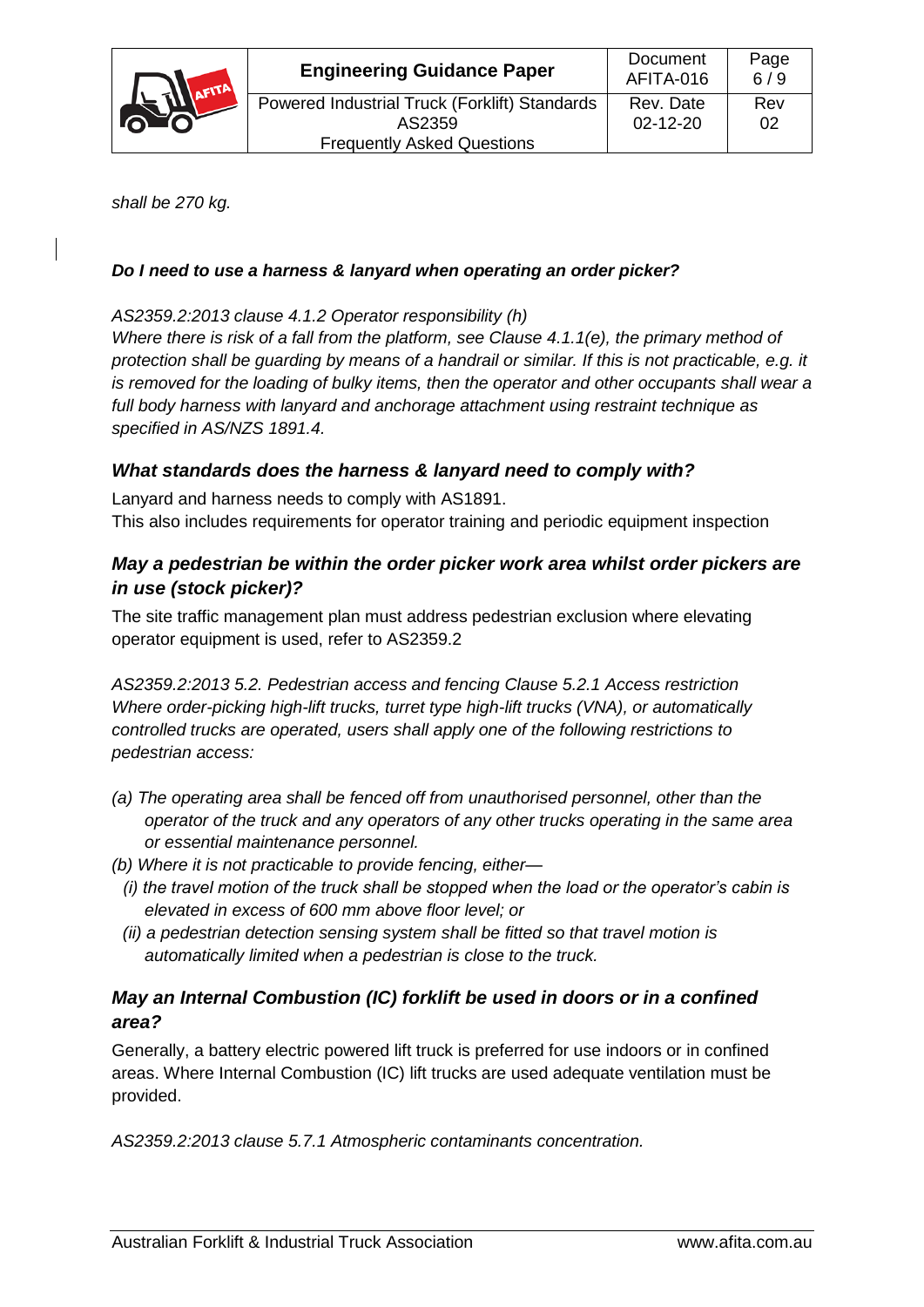| ATI <sub>a</sub> | <b>Engineering Guidance Paper</b>             | Document<br>AFITA-016 | Page<br>7/9 |
|------------------|-----------------------------------------------|-----------------------|-------------|
|                  | Powered Industrial Truck (Forklift) Standards | Rev. Date             | Rev         |
|                  | AS2359                                        | $02 - 12 - 20$        | 02          |
|                  | <b>Frequently Asked Questions</b>             |                       |             |

*The concentration of atmospheric contaminants resulting from emission of exhaust gases into any space and within breathing zones of an operator which could have an irritating effect on the eyes and nasal passages of persons, e.g. aldehydes, shall be prevented from reaching an irritating level.*

*Note:*

- *1 The use of internal combustion trucks in poorly ventilated space such as cool stores, cold stores and containers may present a serious risk of carbon monoxide poisoning and may result in a fatality.*
- *2 National occupational exposure standards for atmospheric contaminants are published by Safe Work Australia. Users must ensure that workers exposure to atmospheric contaminants does not exceed the relevant exposure standards.*
- *3 These exposure standards do not represent a fine line between safe and unsafe levels of exposure. Therefore, these standards and the results of any monitoring should be interpreted by a suitably trained person such as an occupational hygienist. Atmospheric monitoring may be required in some circumstances where there is an exposure to the atmospheric contaminant and if there is some uncertainty about the level of exposure. 4 Additional information may be available from Safe Work Australia.*

# *How often do I need to have my forklift serviced?*

Lift trucks should be serviced and maintained to the manufacturer's recommendations.

## *AS2359.2:2013 clause 6.2.1 Servicing.*

*Trucks shall be periodically inspected, serviced and maintained by competent and responsible personnel authorized by the user. This work shall be carried out in accordance with published recommendations of the manufacturer. Trucks powered by LP Gas or CNG shall also be inspected in accordance with AS 4983.*

## *What maintenance records do I need to keep?*

## *AS2359.2:2013 clause 6.3 Records*

*The owner, user or personnel responsible for maintenance shall keep a record of every inspection, maintenance service, repair and modification of each truck as follows:*

*(a) Identification (serial number and model) of the truck.*

*(b) Date.*

*(c) Where an hour meter is fitted, the hour meter reading.*

*(d) Detailed report of the work undertaken, details of additional work required and time frame for work to be completed, e.g. tyres need replacement at next service, gas cylinder requires certification.*

*(e) Name and status of authorized persons responsible for the work.*

## *How long should I keep pre-operational daily inspection records?*

*AS2359.2:2013 clause 6.3 (e) Records*

*under NOTE: Pre-operational daily inspection records should be kept for 12 months, or a longer period if needed to confirm a long term record of care for the plant item.*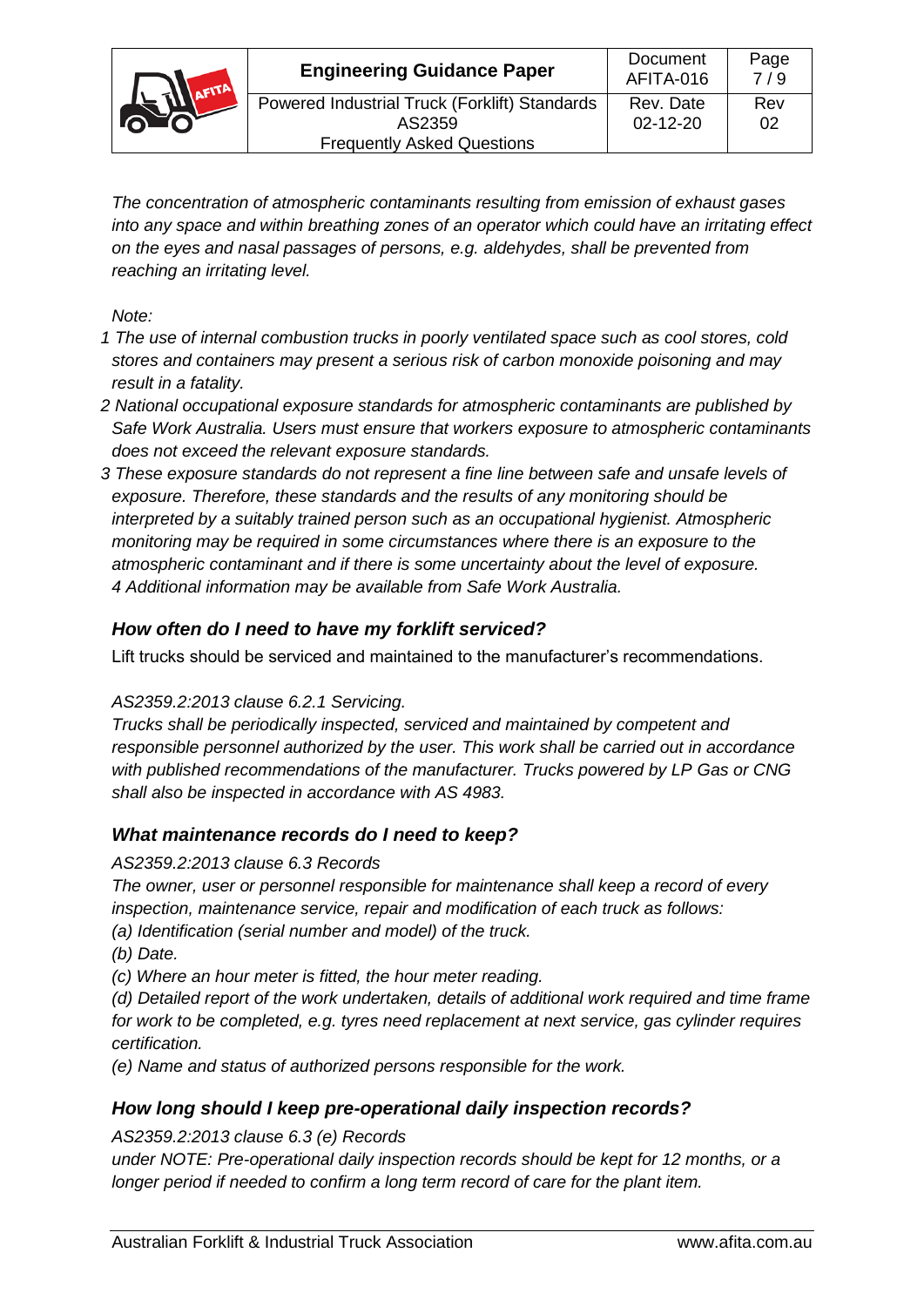| AFITA | <b>Engineering Guidance Paper</b>             | Document<br>AFITA-016 | Page<br>8/9 |
|-------|-----------------------------------------------|-----------------------|-------------|
|       | Powered Industrial Truck (Forklift) Standards | Rev. Date             | Rev         |
| n To  | AS2359                                        | $02 - 12 - 20$        | 02          |
|       | <b>Frequently Asked Questions</b>             |                       |             |

# *How often should my fork tynes be inspected?*

Visual inspection of the fork tynes should be conducted as part of the daily pre-operational inspection. Regular inspections shall be carried out by competent persons.

## *AS2359.2:2013 clause 6.6.1 Inspection of fork arms*

*Fork arms shall be inspected at each service interval or at 12 month intervals, whichever is the lesser interval and whenever any damage, permanent deformation or other defects are detected.*

*Where any fault is found on a fork arm, it shall be withdrawn from service until satisfactory repairs have been effected.*

## *May I have my forklift modified by a local engineering company?*

Yes, where the modification has been approved by the manufacturer.

## *AS2359.2:2013 clause 6.8 Modification*

*Trucks or their attachments shall not be modified in any way that will affect operation or performance within the scope of this standard, except with the prior written approval of the manufacturer. After any such change has been effected, appropriate alterations shall be made to any relevant nameplates and markings prior to returning the truck or its attachments to service.*

## *May I use a slip on attachment on my forklift?*

Yes, slip on attachments must be approved for use by lift truck manufacturer and the lift truck rated accordingly. The nameplate shall be marked to identify the attachment and the revised capacity.

## *AS2359.2:2013 clause 3.2 (b).*

*Any attachments that are to be used are approved for use with that truck and are identified on the truck. Clause 3.7:*

*(a) Operators shall assess load weight, load centre, load height and compare it with the actual load capacity of the truck and any attachment fitted, before lifting the load.*

## *Do I need a traffic management plan?*

Yes.

*AS2359.2:2013 clause 3.6 Travelling. A traffic management plan (TMP) that includes truck operation shall be in place for the site.*

*Note: The purpose and objective of a traffic management plan (TMP) together with recommendations for its preparation and implementation are given at Appendix A.*

## *Do I need to inspect a forklift before I operate it?*

Yes, pre-operational checks shall be conducted prior to commencing work.